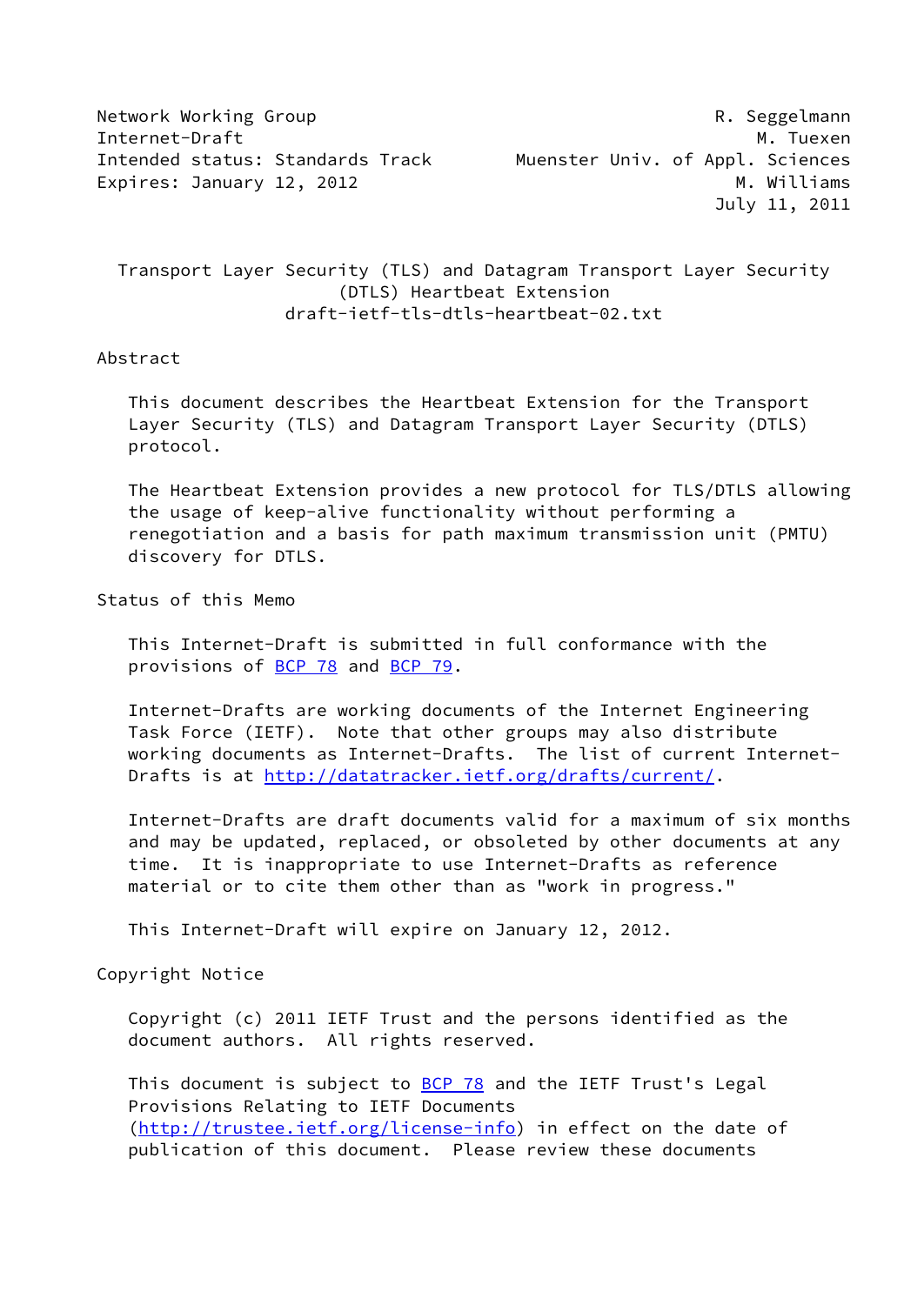| Internet-Draft |  |  | TLS/DTLS Heartbeat Extension |  | July 2011 |
|----------------|--|--|------------------------------|--|-----------|
|----------------|--|--|------------------------------|--|-----------|

 carefully, as they describe your rights and restrictions with respect to this document. Code Components extracted from this document must include Simplified BSD License text as described in Section 4.e of the Trust Legal Provisions and are provided without warranty as described in the Simplified BSD License.

### Table of Contents

|  | 1. Introduction $\ldots \ldots \ldots \ldots \ldots \ldots \ldots \ldots \ldots \frac{3}{2}$ |  |
|--|----------------------------------------------------------------------------------------------|--|
|  | 2. Heartbeat Hello Extension 3                                                               |  |
|  |                                                                                              |  |
|  | 4. Heartbeat Request and Response Messages 5                                                 |  |
|  |                                                                                              |  |
|  |                                                                                              |  |
|  |                                                                                              |  |
|  |                                                                                              |  |
|  |                                                                                              |  |
|  | 9.1. Normative References 8                                                                  |  |
|  | 9.2. Informative References 8                                                                |  |
|  |                                                                                              |  |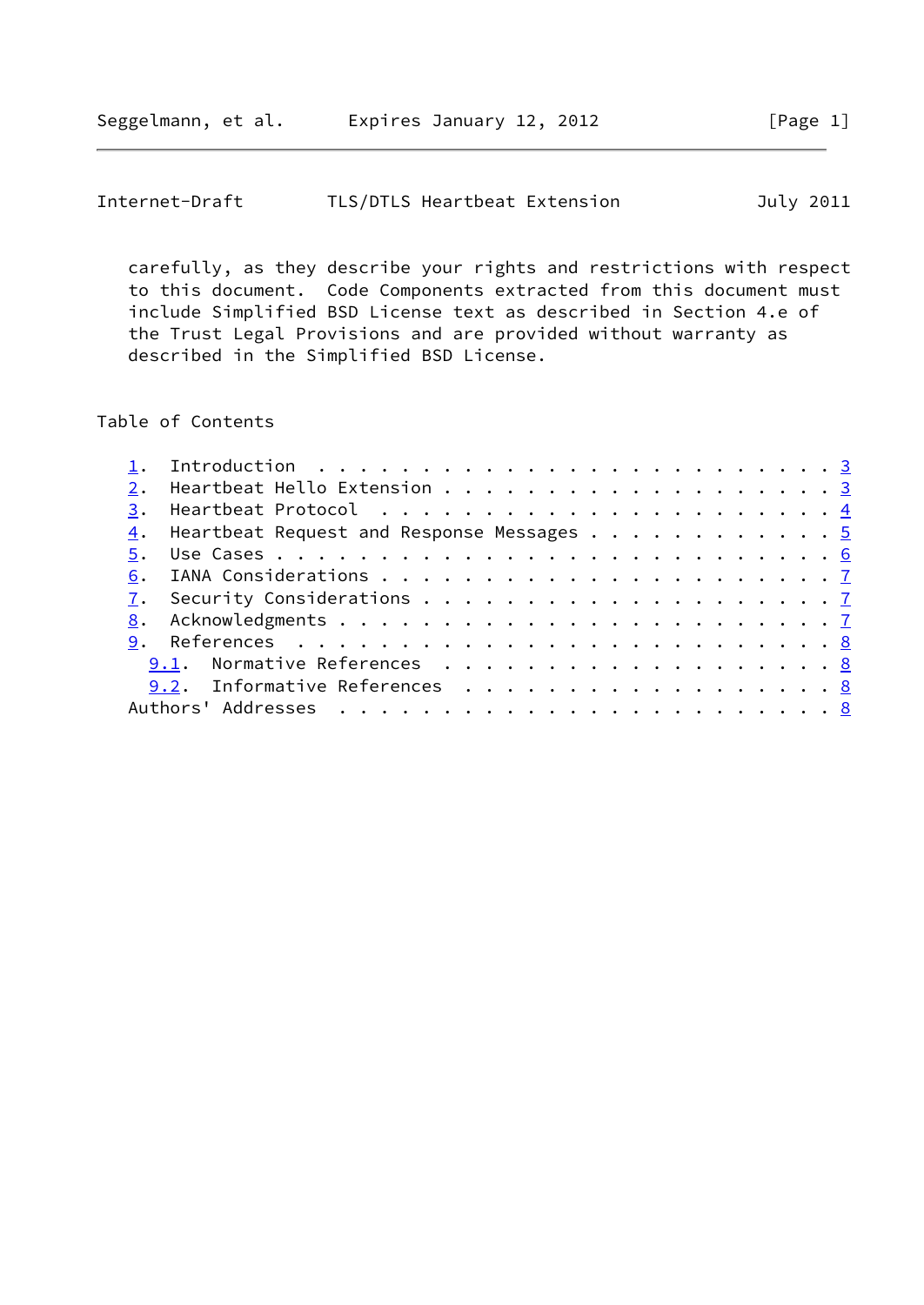| Seggelmann, et al. |  | Expires January 12, 2012 |  |  |
|--------------------|--|--------------------------|--|--|
|                    |  |                          |  |  |

# $\lceil \text{Page 2} \rceil$

## <span id="page-2-1"></span>Internet-Draft TLS/DTLS Heartbeat Extension July 2011

#### <span id="page-2-0"></span>[1](#page-2-0). Introduction

# <span id="page-2-2"></span>[1.1](#page-2-2). Overview

 This document describes the Heartbeat Extension for the Transport Layer Security (TLS) and Datagram Transport Layer Security (DTLS) protocols, as defined in [\[RFC5246](https://datatracker.ietf.org/doc/pdf/rfc5246)] and [\[RFC4347](https://datatracker.ietf.org/doc/pdf/rfc4347)] and their adoptions to specific transport protocol as described in [\[RFC3436](https://datatracker.ietf.org/doc/pdf/rfc3436)], [[RFC5238](https://datatracker.ietf.org/doc/pdf/rfc5238)], and [\[RFC6083](https://datatracker.ietf.org/doc/pdf/rfc6083)].

 DTLS is designed to secure traffic running on top of unreliable transport protocols. Usually such protocols have no session management. The only mechanism available at the DTLS layer to figure out if a peer is still alive is performing a costly renegotiation. If the application uses unidirectional traffic there is no other way. Furthermore, DTLS needs to perform path maximum transmission unit (PMTU) discovery but has no specific message type to realize it without affecting user message transfer.

 TLS is based on reliable protocols but there is not necessarily a feature available to keep the connection alive without continuous data transfer.

 The Heartbeat Extension as described in this document overcomes these limitations. The user can use the new HeartbeatRequest message which has to be answered by the peer with a HeartbeartResponse immediately. To perform PMTU discovery, HeartbeatRequest messages containing padding can be used as probe packets as described in [\[RFC4821](https://datatracker.ietf.org/doc/pdf/rfc4821)].

#### <span id="page-2-3"></span>[1.2](#page-2-3). Conventions

 The key words "MUST", "MUST NOT", "REQUIRED", "SHALL", "SHALL NOT", "SHOULD", "SHOULD NOT", "RECOMMENDED", "MAY", and "OPTIONAL" in this document are to be interpreted as described in [\[RFC2119](https://datatracker.ietf.org/doc/pdf/rfc2119)].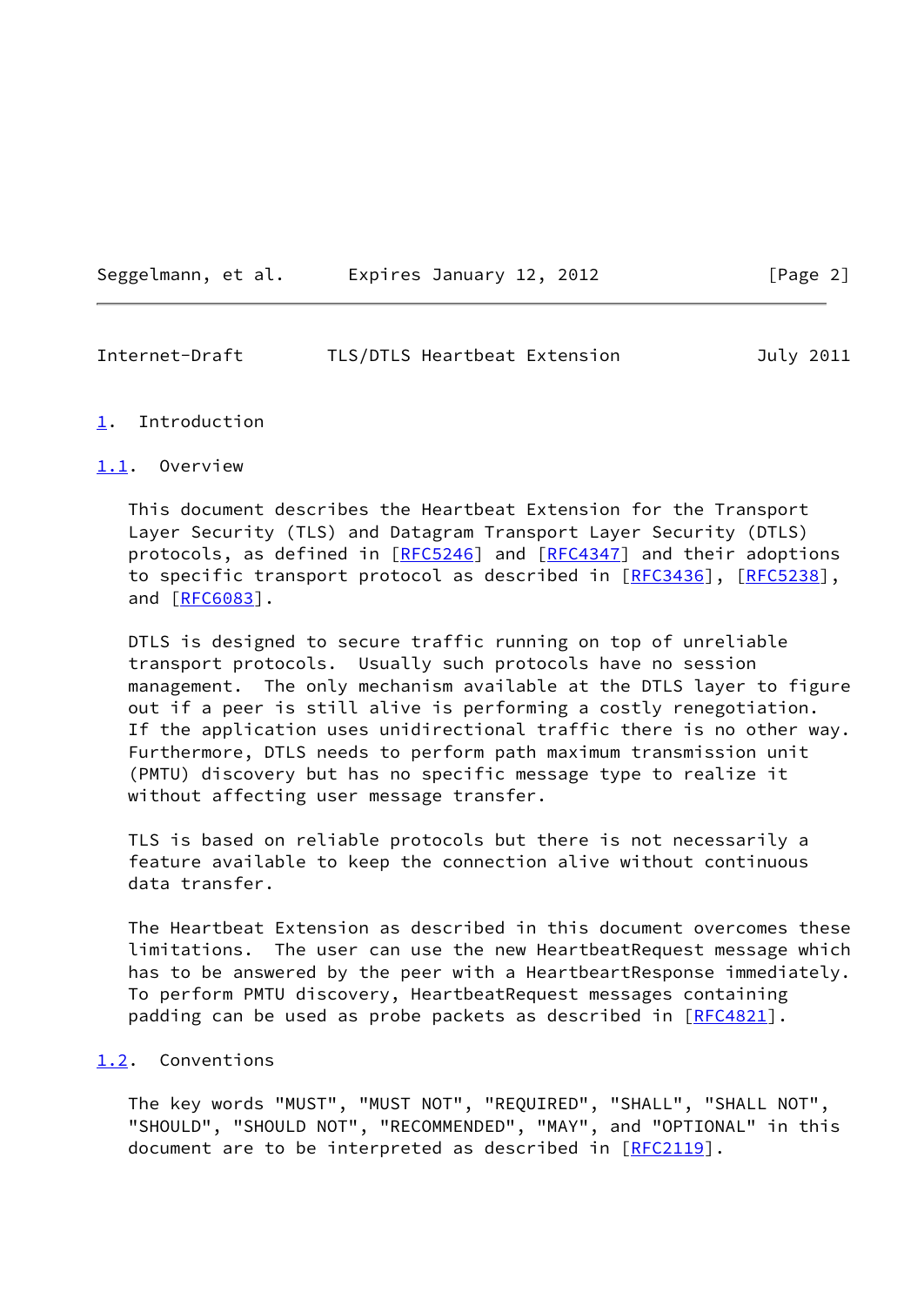## <span id="page-3-0"></span>[2](#page-3-0). Heartbeat Hello Extension

 The support of Heartbeats is indicated with Hello Extensions. A peer can not only indicate that its implementation supports Heartbeats, it can also choose whether it is willing to receive HeartbeatRequest messages and respond with HeartbeatResponse messages or only to send HeartbeatRequest messages. The former is indicated by using peer\_allowed\_to\_send as the HeartbeatMode, the latter is indicated by using peer\_not\_allowed\_to\_send as the Heartbeat mode. This decision can be changed with every renegotiation. HeartbeatRequest messages MUST NOT be sent to a peer indicating peer\_not\_allowed\_to\_send. If an endpoint has indicated peer\_not\_allowed\_to\_send and receives a

| Seggelmann, et al. | Expires January 12, 2012 | [Page 3] |
|--------------------|--------------------------|----------|
|--------------------|--------------------------|----------|

<span id="page-3-2"></span>Internet-Draft TLS/DTLS Heartbeat Extension July 2011

 HeartbeatRequest message SHOULD drop the message silently and MAY send an unexpected\_message Alert message.

The format of the Heartbeat Hello Extension is defined by:

```
 enum {
   peer_allowed_to_send(1),
   peer_not_allowed_to_send(2),
   (255)
} HeartbeatMode;
```
 struct { HeartbeatMode mode; } HeartbeatExtension;

 Upon reception of an unknown mode, an error Alert message using illegal\_parameter as its AlertDescription MUST be sent in response.

<span id="page-3-1"></span>[3](#page-3-1). Heartbeat Protocol

 The Heartbeat protocol is a new protocol on top of the Record Layer. The protocol itself consists of two message types: HeartbeatRequest and HeartbeatResponse.

```
 enum {
   heartbeat_request(1),
   heartbeat_response(2),
   (255)
```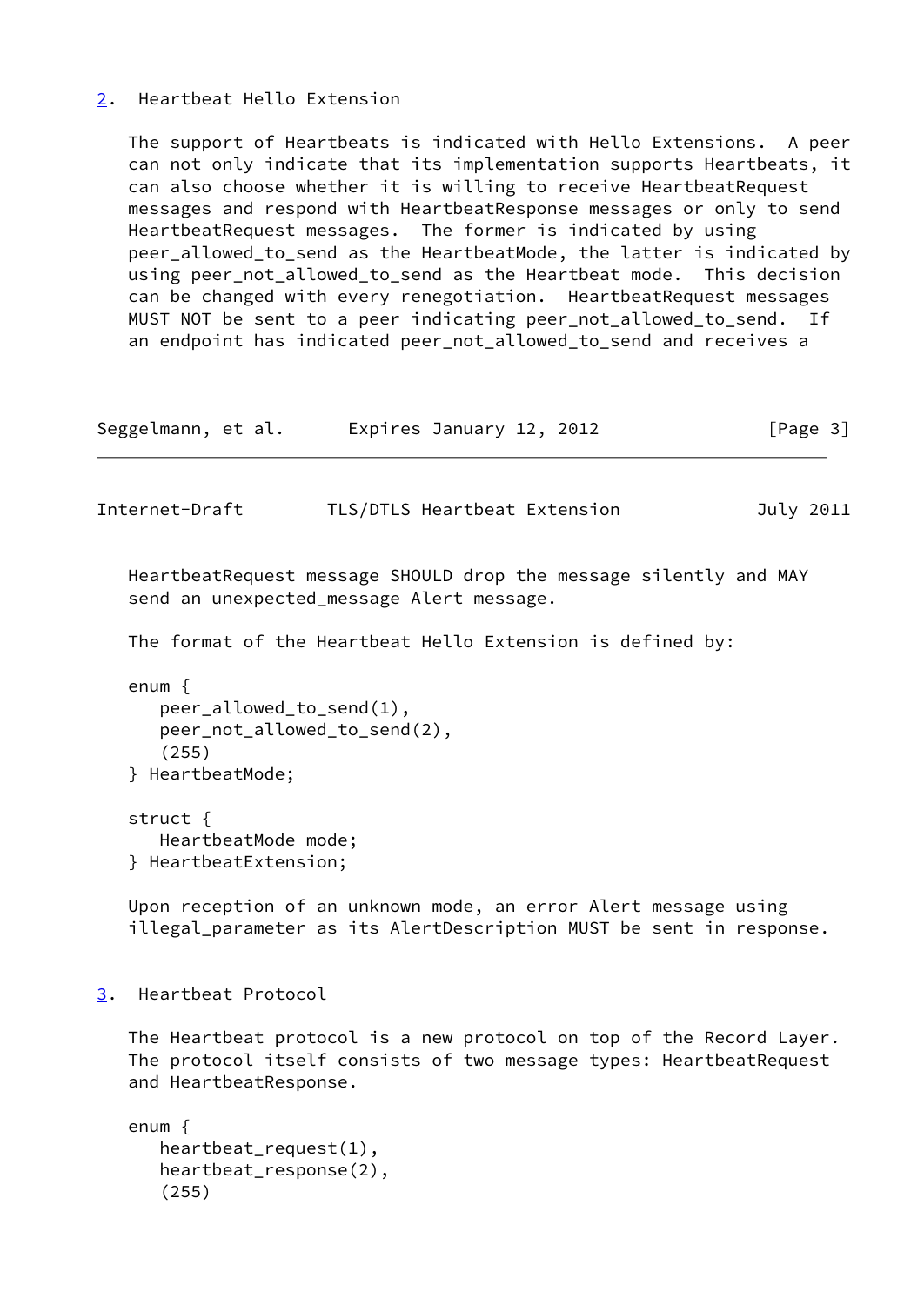} HeartbeatMessageType;

 Like the ChangeCipherSpec message, a HeartbeatRequest message can arrive at any time during the lifetime of a connection. Whenever a HeartbeatRequest message is received, it has to be answered with a corresponding HeartbeatResponse message immediately.

 However, a HeartbeatRequest message SHOULD NOT be sent during handshakes. If a handshake is initiated while a HeartbeatRequest is still in flight, the sending peer MUST stop the retransmission timer for it. The receiving peer SHOULD discard it silently, if it arrives during or after the handshake. HeartbeatRequest messages from older epochs SHOULD be discarded.

 There MUST NOT be more than one HeartbeatRequest message in flight at a time. A HeartbeatRequest message is considered to be in flight until the corresponding HeartbeatResponse message is received, or until the retransmit timer expires.

Seggelmann, et al. Expires January 12, 2012 [Page 4]

<span id="page-4-0"></span>Internet-Draft TLS/DTLS Heartbeat Extension July 2011

 When using an unreliable transport protocol like DCCP or UDP, HeartbeatRequest messages MUST be retransmitted using the simple timeout and retransmission scheme DTLS uses for flights as described in Section [4.2.4 of \[RFC4347\].](https://datatracker.ietf.org/doc/pdf/rfc4347#section-4.2.4) In particular, after a number of retransmissions without receiving a corresponding HeartbeatResponse message having the expected payload the DTLS connection SHOULD be terminated. The threshold used for this SHOULD be the same as for DTLS handshake messages. Please note, that after the timer supervising a HeartbeatRequest messages expires, this message is no longer considered in flight. Therefore the HeartbeatRequest message is eligible for retransmission. The retransmission scheme in combination with the restriction that only one HeartbeatRequest is allowed to be in flight ensures that the congestion control is handled appropriately in case of the transport protocol not providing one, like in the case of DTLS over UDP.

 When using a reliable transport protocol like SCTP or TCP, HeartbeatRequest messages only need to be sent once. The transport layer will handle retransmissions. If no corresponding HeartbeatResponse message has been received after a user configured amount of time, the DTLS/TLS connection SHOULD be terminated.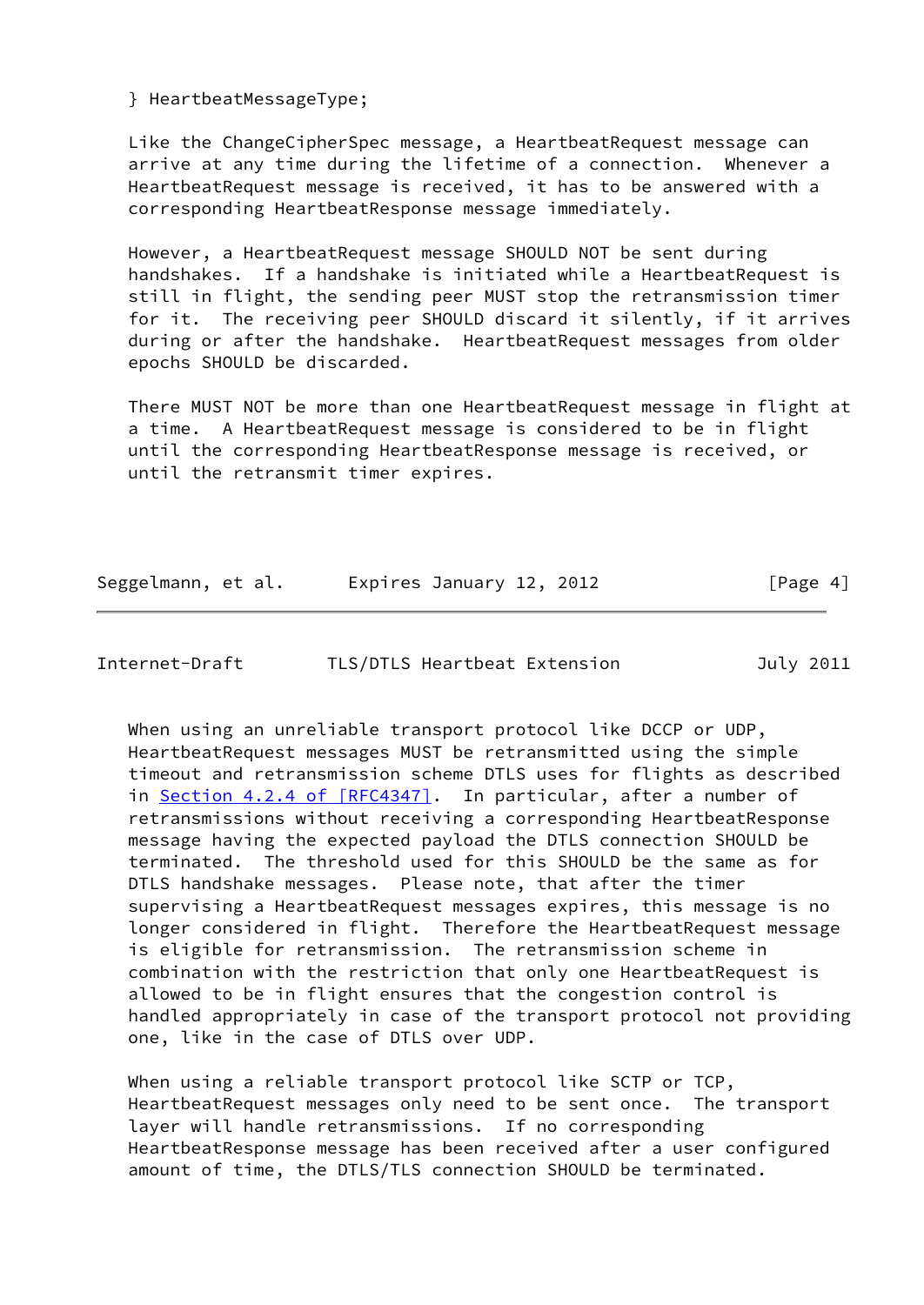<span id="page-5-0"></span>[4](#page-5-0). Heartbeat Request and Response Messages

 The Heartbeat protocol messages consist of their type and an arbitrary payload and padding.

```
 struct {
   HeartbeatMessageType type;
  uint16 payload_length;
   opaque payload[HeartbeatMessage.payload_length];
   opaque padding[padding_length];
} HeartbeatMessage;
```
 The length of a HeartbeatMessage in total MUST NOT exceed 2^14 or max\_fragment\_length when negotiated as defined in [[RFC6066](https://datatracker.ietf.org/doc/pdf/rfc6066)].

 type: The message type, either heartbeat\_request or heartbeat\_response.

payload\_length: The length of the payload.

payload: The payload consists of arbitrary content.

| Seggelmann, et al. | Expires January 12, 2012 | [Page 5] |
|--------------------|--------------------------|----------|
|--------------------|--------------------------|----------|

<span id="page-5-1"></span>Internet-Draft TLS/DTLS Heartbeat Extension July 2011

 padding: The padding is additional arbitrary content which MUST be ignored by the receiver. The padding\_length is TLSPlaintext.length - payload\_length - 3 with TLS and DTLSPlaintext.length - payload\_length - 3 with DTLS.

 When a HeartbeatRequest message is received, a corresponding HeartbeatResponse message MUST be sent carrying an exact copy of the payload of the HeartbeatRequest. The padding of the received HeartbeatRequest message MUST be ignored. It MUST NOT be included in the HeartbeatResponse message, i.e. the padding field of the HeartbeatResponse message MUST have a length of zero.

 If a received HeartbeatResponse message does not contain the expected payload the message MUST be discarded silently. If it does contain the expected payload the retransmission timer MUST be stopped.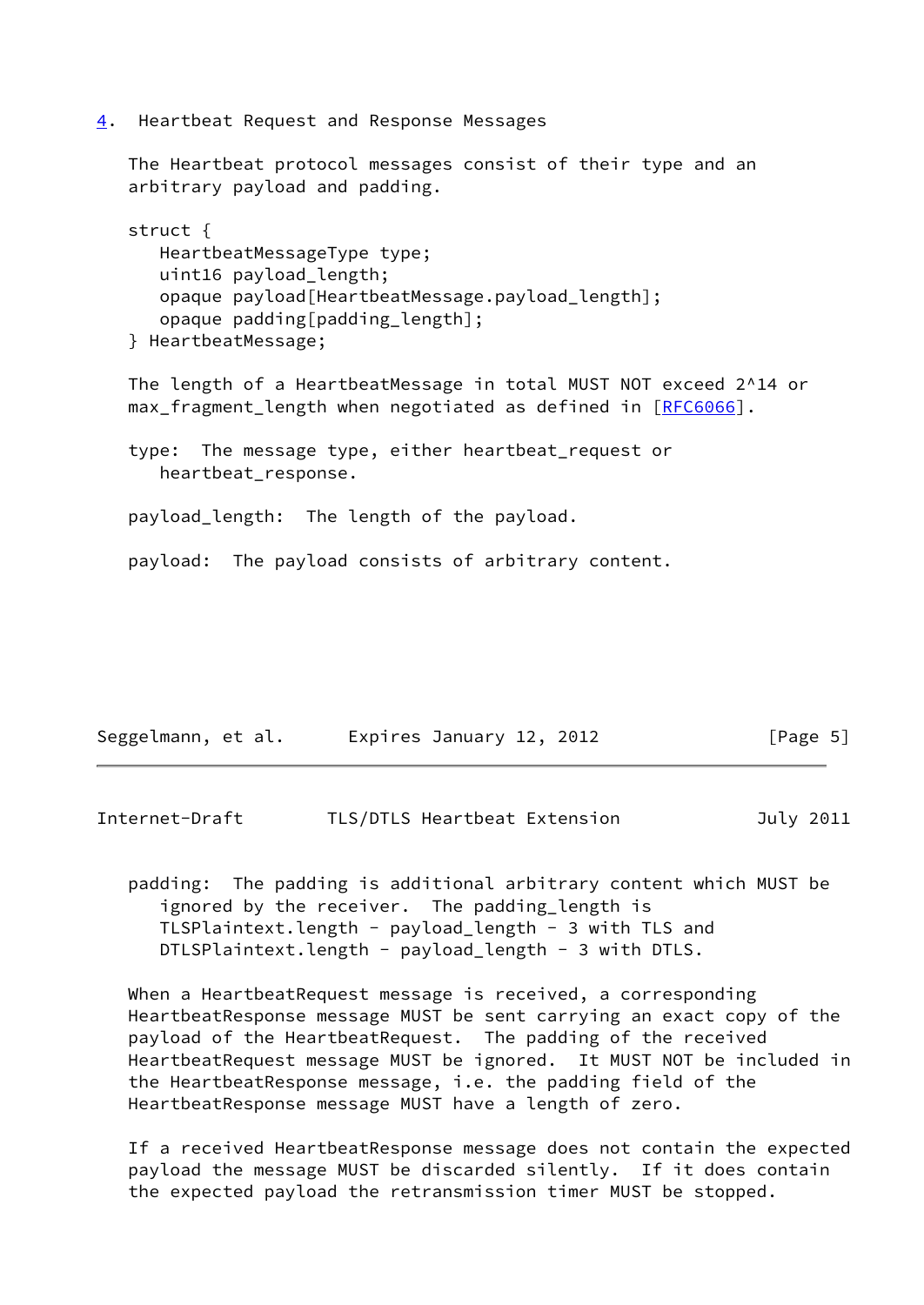If payload\_length is either shorter than expected and thus indicates padding in a HeartbeatResponse or exceeds the actual message length in any message type, an error Alert message using illegal\_parameter as its AlertDescription MUST be sent in response.

#### <span id="page-6-0"></span>[5](#page-6-0). Use Cases

### <span id="page-6-3"></span>[5.1](#page-6-3). Path MTU Discovery

DTLS performs path MTU discovery as described in Section [4.1.1.1 of](https://datatracker.ietf.org/doc/pdf/rfc4347#section-4.1.1.1) [RFC4347]. A detailed description how to perform path MTU discovery is given in [\[RFC4821](https://datatracker.ietf.org/doc/pdf/rfc4821)]. The necessary probe packets are the HeartbeatRequest messages.

 This method using HeartbeatRequest messages for DTLS is similar to the one for the Stream Control Transmission Protocol (SCTP) using the padding chunk (PAD-chunk) defined in [\[RFC4820](https://datatracker.ietf.org/doc/pdf/rfc4820)].

### <span id="page-6-4"></span>[5.2](#page-6-4). Liveliness check

 Sending HeartbeatRequest messages allows the sender to make sure that it can reach the peer and the peer is alive. Even in case of TLS/TCP this allows this check at a much higher rate than the TCP keepalive feature would allow.

 Besides making sure that the peer is still reachable, sending HeartbeatRequest messages refreshes the NAT state of all involved NATs.

 HeartbeatRequest messages SHOULD only be sent after an idle period that is at least multiple round trip times long.

| Seggelmann, et al. |  | Expires January 12, 2012 | [Page 6] |  |
|--------------------|--|--------------------------|----------|--|
|                    |  |                          |          |  |

<span id="page-6-2"></span>Internet-Draft TLS/DTLS Heartbeat Extension July 2011

#### <span id="page-6-1"></span>[6](#page-6-1). IANA Considerations

[NOTE to RFC-Editor:

 "RFCXXXX" is to be replaced by the RFC number you assign this document.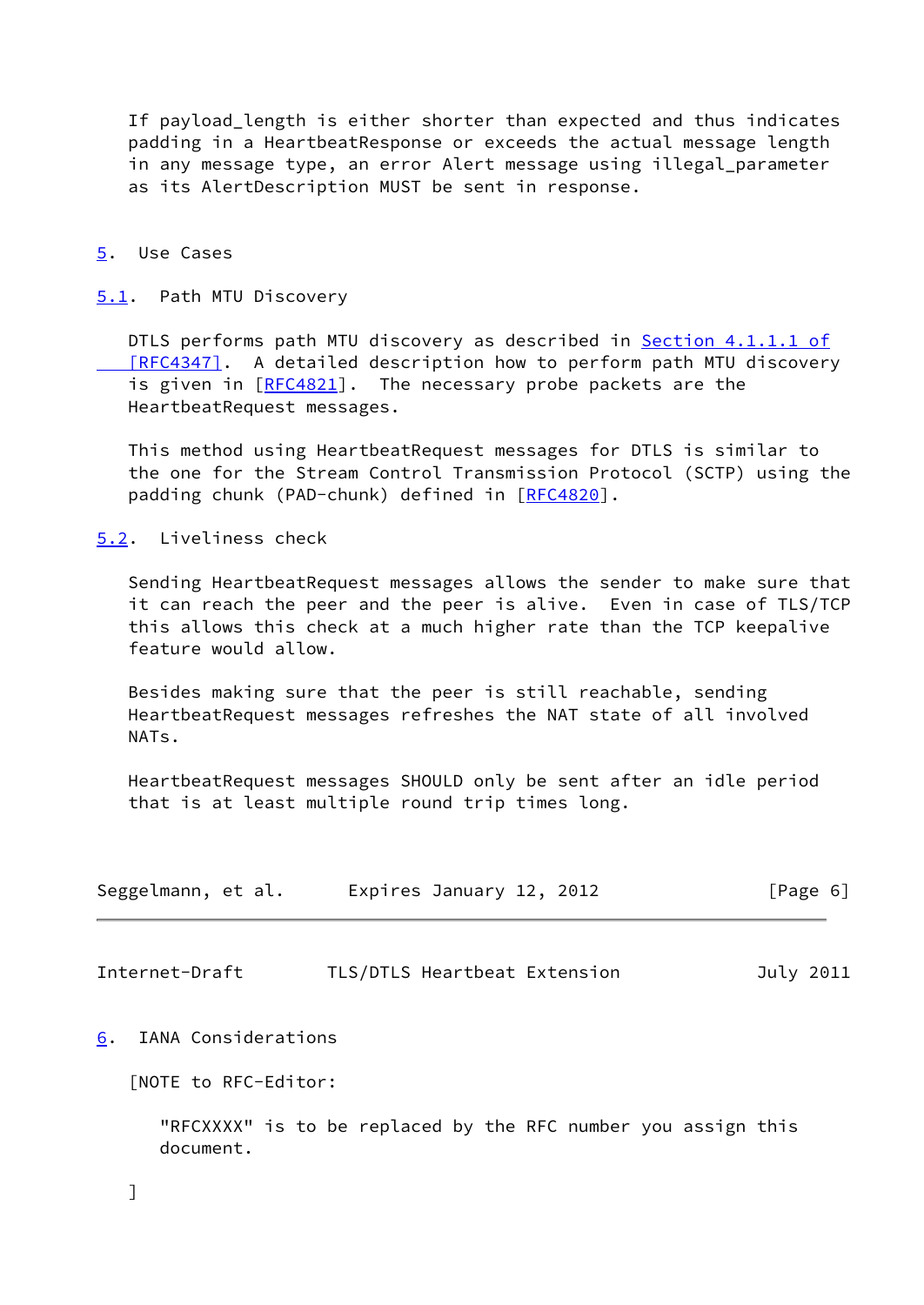IANA needs to assign the heartbeat content type (value TBD) from the TLS ContentType Registry as specified in [\[RFC5246](https://datatracker.ietf.org/doc/pdf/rfc5246)]. The reference should be RFCXXXX.

 IANA needs to maintain a new registry for Heartbeat Message Types. The message types are numbers in the range from 0 to 255 (decimal). Initially IANA needs to assign the heartbeat\_request (suggested value 1) and the heartbeat\_response (suggested value 2) message type. The values 0 and 255 should be reserved. This registry uses the Specification Required policy as described in [[RFC5226](https://datatracker.ietf.org/doc/pdf/rfc5226)]. The reference should be RFCXXXX.

 IANA needs to assign the heartbeat extension type (value TBD) from the TLS Extension Type Registry as specified in [\[RFC5246](https://datatracker.ietf.org/doc/pdf/rfc5246)]. The reference should be RFCXXXX.

 IANA needs to maintain a new registry for Heartbeat Modes. The modes are numbers in the range from 0 to 255 (decimal). Initially IANA needs to assign the peer\_allowed\_to\_send (suggested value 1) and the peer\_not\_allowed\_to\_send (suggested value 2) modes. The values 0 and 255 should be reserved. This registry uses the Specification Required policy as described in [\[RFC5226](https://datatracker.ietf.org/doc/pdf/rfc5226)]. The reference should be RFCXXXX.

<span id="page-7-0"></span>[7](#page-7-0). Security Considerations

 This document does not add any additional security considerations in addition to the ones given in [[RFC4347](https://datatracker.ietf.org/doc/pdf/rfc4347)] and [\[RFC5246](https://datatracker.ietf.org/doc/pdf/rfc5246)].

<span id="page-7-1"></span>[8](#page-7-1). Acknowledgments

 The authors wish to thank Pasi Eronen, Adam Langley, Tom Petch, Eric Rescorla, Peter Saint-Andre, and Juho Vaehae-Herttua for their invaluable comments.

<span id="page-7-2"></span>[9](#page-7-2). References

| Seggelmann, et al. |  | Expires January 12, 2012 | [Page 7] |
|--------------------|--|--------------------------|----------|
|--------------------|--|--------------------------|----------|

<span id="page-7-4"></span><span id="page-7-3"></span>

| Internet-Draft | TLS/DTLS Heartbeat Extension | July 2011 |  |
|----------------|------------------------------|-----------|--|
|                |                              |           |  |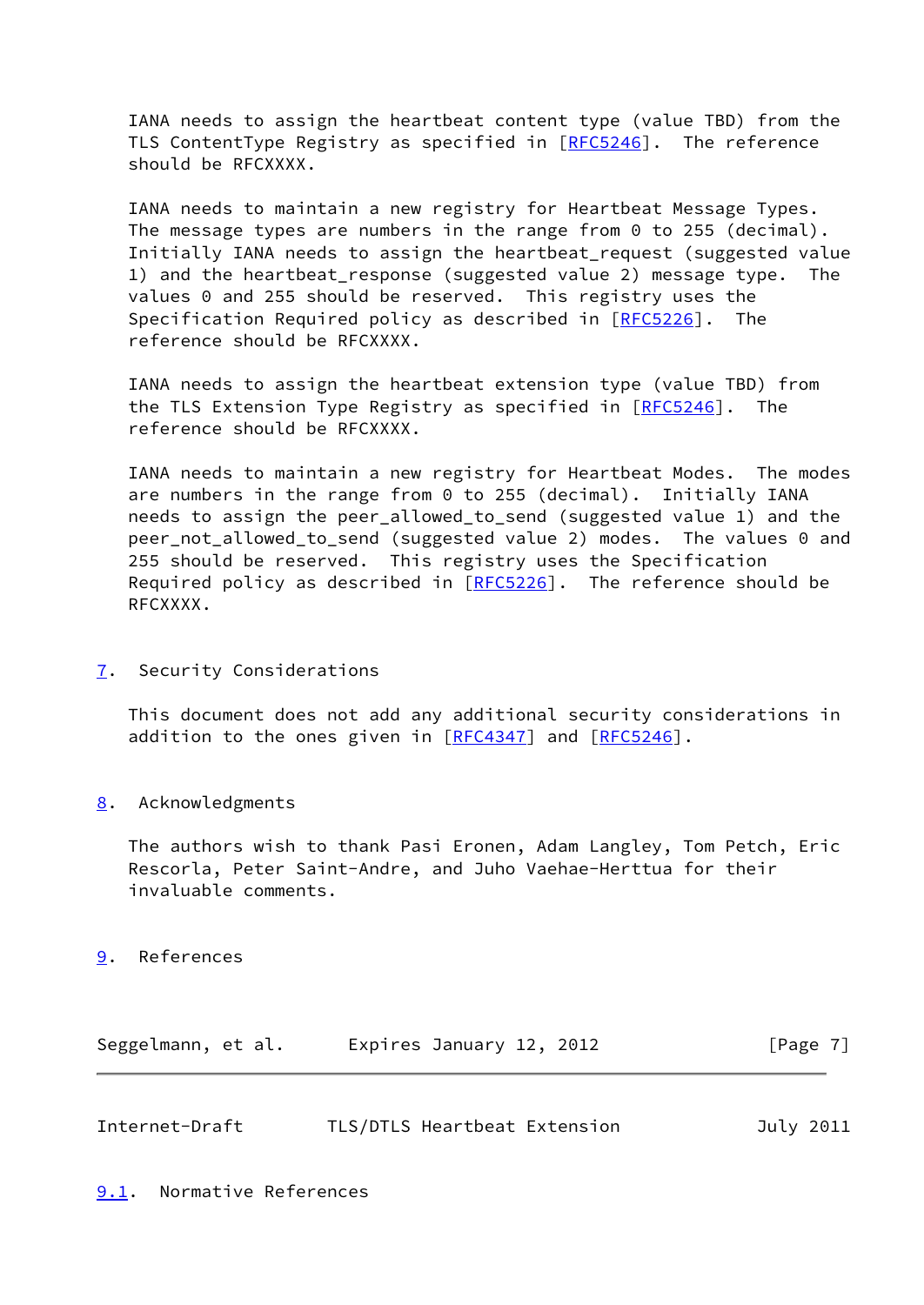- [RFC2119] Bradner, S., "Key words for use in RFCs to Indicate Requirement Levels", [BCP 14](https://datatracker.ietf.org/doc/pdf/bcp14), [RFC 2119](https://datatracker.ietf.org/doc/pdf/rfc2119), March 1997.
- [RFC4347] Rescorla, E. and N. Modadugu, "Datagram Transport Layer Security", [RFC 4347](https://datatracker.ietf.org/doc/pdf/rfc4347), April 2006.
- [RFC5226] Narten, T. and H. Alvestrand, "Guidelines for Writing an IANA Considerations Section in RFCs", [BCP 26](https://datatracker.ietf.org/doc/pdf/bcp26), [RFC 5226](https://datatracker.ietf.org/doc/pdf/rfc5226), May 2008.
- [RFC5246] Dierks, T. and E. Rescorla, "The Transport Layer Security (TLS) Protocol Version 1.2", [RFC 5246](https://datatracker.ietf.org/doc/pdf/rfc5246), August 2008.
- [RFC6066] Eastlake, D., "Transport Layer Security (TLS) Extensions: Extension Definitions", [RFC 6066,](https://datatracker.ietf.org/doc/pdf/rfc6066) January 2011.
- <span id="page-8-0"></span>[9.2](#page-8-0). Informative References
	- [RFC3436] Jungmaier, A., Rescorla, E., and M. Tuexen, "Transport Layer Security over Stream Control Transmission Protocol", [RFC 3436,](https://datatracker.ietf.org/doc/pdf/rfc3436) December 2002.
	- [RFC4820] Tuexen, M., Stewart, R., and P. Lei, "Padding Chunk and Parameter for the Stream Control Transmission Protocol (SCTP)", [RFC 4820,](https://datatracker.ietf.org/doc/pdf/rfc4820) March 2007.
	- [RFC4821] Mathis, M. and J. Heffner, "Packetization Layer Path MTU Discovery", [RFC 4821,](https://datatracker.ietf.org/doc/pdf/rfc4821) March 2007.
	- [RFC5238] Phelan, T., "Datagram Transport Layer Security (DTLS) over the Datagram Congestion Control Protocol (DCCP)", [RFC 5238,](https://datatracker.ietf.org/doc/pdf/rfc5238) May 2008.
	- [RFC6083] Tuexen, M., Seggelmann, R., and E. Rescorla, "Datagram Transport Layer Security (DTLS) for Stream Control Transmission Protocol (SCTP)", [RFC 6083](https://datatracker.ietf.org/doc/pdf/rfc6083), January 2011.